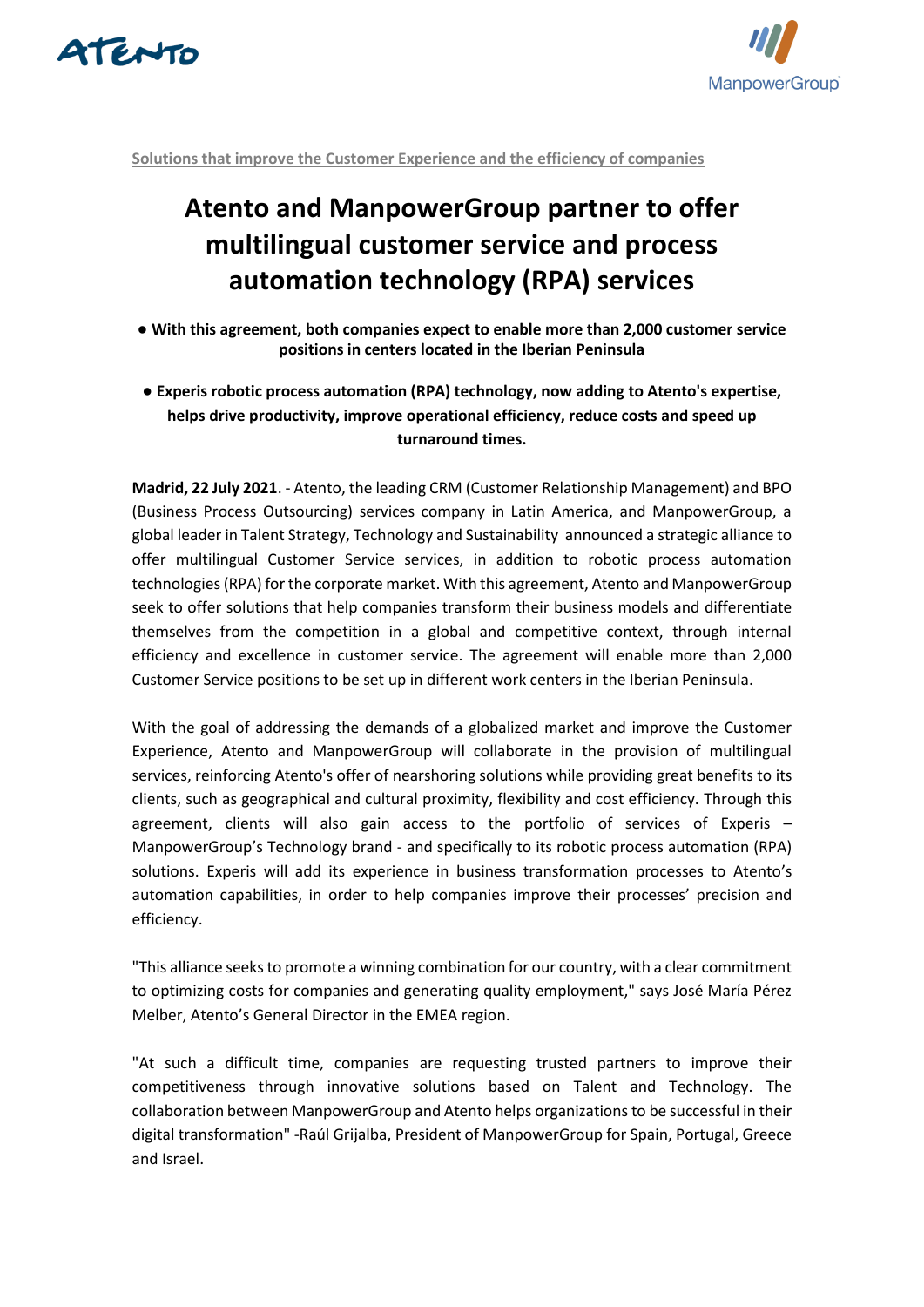



## **Improved Customer Experience**

The collaboration between both companies will allow to offer end customers a better User Experience by facilitating customer relationship services to be served in multiple languages, thus centralizing customer service in new generation multilingual hubs that add Artificial Intelligence and Automation capabilities to improve quality and efficiency. Customer-oriented multilingual skills are one of the most important factors to promote nearshoring services, making it an increasingly interesting element for companies to be able to manage services centrally for different markets.

According to Frost & Sullivan data and based on Atento's analysis, it is estimated that the growth of the Customer Experience Outsourcing sector for 2020-21 globally will be of 5.7%, and the income derived from the provision of services to clients under the offshore / nearshore model will go up by 7.4%, reaching US\$31.3 billion. sector. Promote multilingual skills, which are increasingly in demand, is key to the continued growth in the sector.

## **The corporate future is based on process automation**

Robotic Desktop Automation (RDA) is an expanding area, with millions of robots working remotely for just a single user. Experis RPA software allows to combine computer vision, machine learning and automation to carry out high volumes of repetitive tasks in the workplace (such as entering data, performing specific tasks, collecting results from a program or log into a system), while giving employees the flexibility to focus on more important tasks.

Without the need to modify the existing IT system, RPA software can also process structured or semi-structured information. Order processing, financial reporting, password resets, data aggregation, and maintenance are some of the most common activities performed by RPA tools. Within the framework of this agreement, Atento will contribute with its knowledge in the automation of operations for the joint commercialization of these services, as well as in carrying out common projects that involve RPA technology and other types of automation.

## **About Atento**

Atento is one of the five largest global providers for client relationship management and business process outsourcing services nearshoring for companies that carry out their activities in the United States. Since 1999, the company has developed its business model in 14 countries with a workforce of 150,000 employees. Atento has over 400 clients for which it provides a wide range of CRM/BPO services through multiple channels. Its clients are leading multinational companies in the technology, digital, telecommunications, finance, health, consumer and public administration sectors, amongst others. Atento trades under ATTO on the New York Stock Exchange. In 2019 Atento was recognized by Great Place to Work® as one of the 25 World's Best Multinational Workplaces and as one of the Best Places to Work in Latin America. For more information [www.atento.com](https://www.atento.com/)

**Experis**® is the world leader in professional IT resources, permanent recruitment, project solutions and managed services. As the need for IT skills accelerates, Experis helps organizations transform their digital infrastructure, business applications, cloud, and cybersecurity. Through Experis Academy, we offer the powerful combination of in-demand technical skills along with the soft skills that are critical to business success. Experis is part of the ManpowerGroup family of brands, which also includes Manpower and Talent Solutions. For more information, visi[t www.experis.com.](http://www.experis.com/)